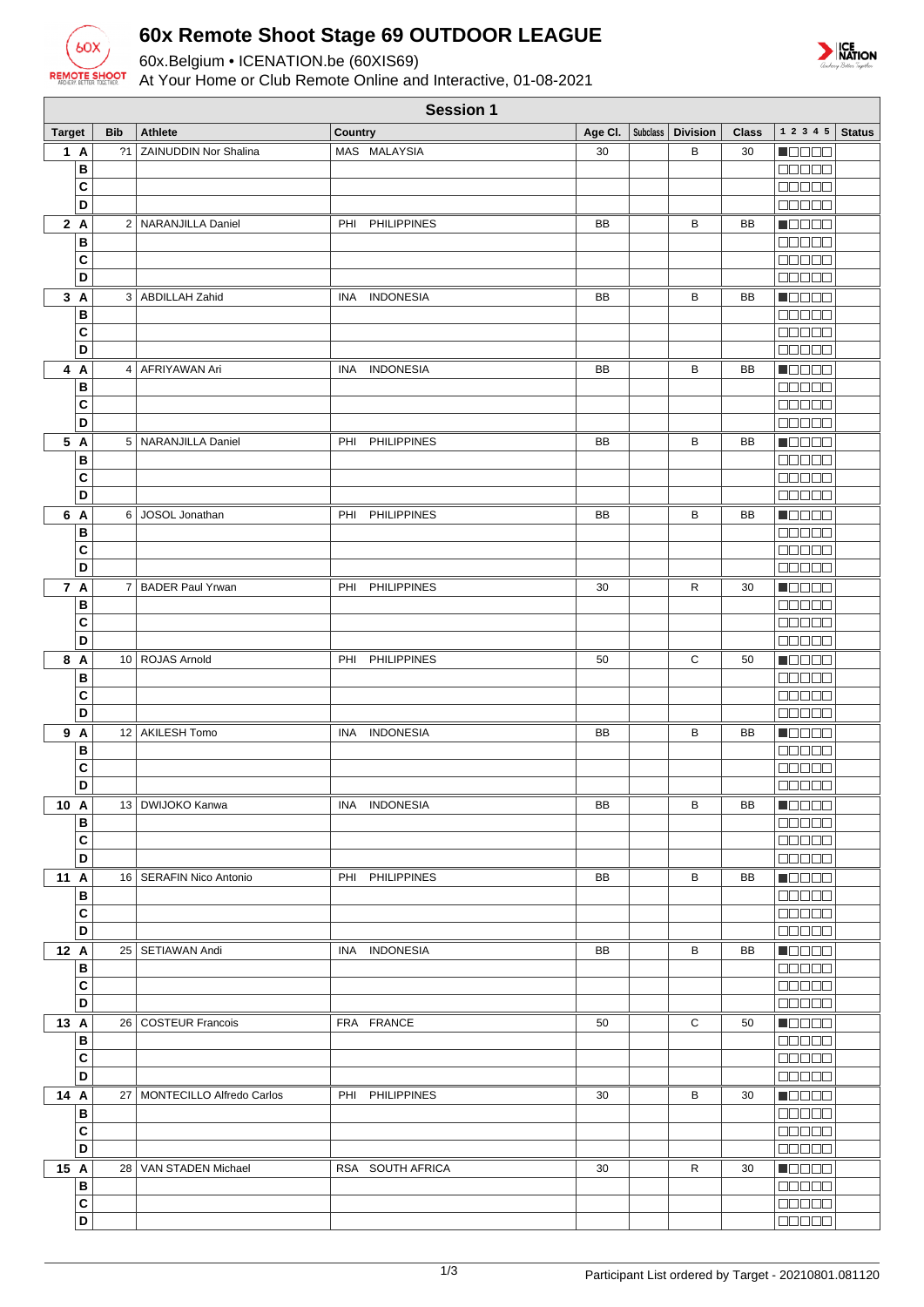

 $\frac{c}{\sigma}$ 

## **60x Remote Shoot Stage 69 OUTDOOR LEAGUE**

60x.Belgium • ICENATION.be (60XIS69)

At Your Home or Club Remote Online and Interactive, 01-08-2021

| <b>NATION</b> |
|---------------|
|               |

|                  |            |                         | <b>Session 1</b>          |         |                 |                 |              |                                              | Continue      |
|------------------|------------|-------------------------|---------------------------|---------|-----------------|-----------------|--------------|----------------------------------------------|---------------|
| <b>Target</b>    | <b>Bib</b> | <b>Athlete</b>          | <b>Country</b>            | Age CI. | <b>Subclass</b> | <b>Division</b> | <b>Class</b> | $1\ 2\ 3\ 4\ 5$                              | <b>Status</b> |
| 16 A             |            | 29   IRVINE Russ        | AUS AUSTRALIA             | 50      |                 | С               | 50           | <b>Macao</b>                                 |               |
| B                |            |                         |                           |         |                 |                 |              | 00000                                        |               |
| C                |            |                         |                           |         |                 |                 |              | 88888                                        |               |
| D                |            |                         |                           |         |                 |                 |              | ooooo                                        |               |
| 17 A             |            | 32   LYNCH Mark         | RSA SOUTH AFRICA          | 30      |                 | R               | 30           | Maaaa                                        |               |
| B                |            |                         |                           |         |                 |                 |              | 88888                                        |               |
| $\mathbf c$      |            |                         |                           |         |                 |                 |              | 00000                                        |               |
| D                |            |                         |                           |         |                 |                 |              | anana                                        |               |
| 18 A             |            | 17   AL-SHATTI Ahmed    | KUW KUWAIT                | 50      |                 | С               | 50           | <b>Macao</b>                                 |               |
| B                |            | 18   MAL-ALLAH Abdullah | KUW KUWAIT                | 50      |                 | C               | 50           | Maaaa                                        |               |
| C                |            |                         |                           |         |                 |                 |              | 88888                                        |               |
| D                |            |                         |                           |         |                 |                 |              | Maaan                                        |               |
| 19 A             |            | 19 AL-HAJRI Amer        | KUW KUWAIT                | 50      |                 | С               | 50           | Maaaa                                        |               |
| B                |            | 20   AL-MUTAIRI Bader   | KUW KUWAIT                | 50      |                 | C               | 50           | Manas                                        |               |
| C                |            |                         |                           |         |                 |                 |              | 88888                                        |               |
| D                |            |                         |                           |         |                 |                 |              | 00000                                        |               |
| 20 A             | 31         | GOGEL Jane              | BRA BRAZIL                | 50      |                 | С               | 50           | <b>N</b> OOOO                                |               |
| B                | 33         | GÖGEL Joachim           | GER GERMANY               | 50      |                 | C               | 50           | <b>Naca</b>                                  |               |
| C                |            |                         |                           |         |                 |                 |              | 88888                                        |               |
| D                |            |                         |                           |         |                 |                 |              | 00000                                        |               |
| 21A              |            | 23 AL-OTAIBI Saqer      | KUW KUWAIT                | 60      |                 | R               | 60           | $\blacksquare$                               |               |
| B                |            | 24 AL-MUTAIRI Mutlaq    | KUW KUWAIT                | 60      |                 | R               | 60           | Muaala                                       |               |
| C                |            |                         |                           |         |                 |                 |              | 88888                                        |               |
| D                |            |                         |                           |         |                 |                 |              | ooooo                                        |               |
| 22 A             |            | 21 TAHA Abdullah        | KUW KUWAIT                | 60      |                 | R               | 60           | N OO OO                                      |               |
| B                | 22         | AL RASHIDY Faisal       | KUW KUWAIT                | 60      |                 | $\mathsf{R}$    | 60           | <b>NOCOO</b>                                 |               |
| $\mathbf c$      |            |                         |                           |         |                 |                 |              | 00000                                        |               |
| D                |            |                         |                           |         |                 |                 |              | 88888                                        |               |
| 23 A             |            | 9 WEE Pepito            | <b>PHILIPPINES</b><br>PHI | 30      |                 | R               | 30           | Maaaa                                        |               |
| B                |            | 11 WEE Mark             | PHI PHILIPPINES           | 30      |                 | B               | 30           | Maaaa                                        |               |
| C                |            |                         |                           |         |                 |                 |              | 00000                                        |               |
| D                |            |                         |                           |         |                 |                 |              | 00000                                        |               |
|                  |            |                         | <b>Session 2</b>          |         |                 |                 |              |                                              |               |
| <b>Target</b>    | <b>Bib</b> | Athlete                 | Country                   | Age CI. | <b>Subclass</b> | <b>Division</b> | <b>Class</b> | 1 2 3 4 5                                    | <b>Status</b> |
| 1A               |            | 8 RITTINER Sandra       | SUI SWITZERLAND           | 50      |                 | С               | 50           | <b>HOOOO</b>                                 |               |
| B                |            |                         |                           |         |                 |                 |              | 00000                                        |               |
| C                |            |                         |                           |         |                 |                 |              | 00000                                        |               |
| D                |            |                         |                           |         |                 |                 |              | <b>00000</b>                                 |               |
| 2A               |            | 30   IRVINE Russ        | AUS AUSTRALIA             | ST      |                 | С               | ST           | $\blacksquare$ $\square$ $\square$ $\square$ |               |
| B                |            |                         |                           |         |                 |                 |              | 88888                                        |               |
| $\mathbf c$      |            |                         |                           |         |                 |                 |              | 00000                                        |               |
| D                |            |                         |                           |         |                 |                 |              | <b>00000</b>                                 |               |
| 3A               |            | 14 ANNEL John           | BAR BARBADOS              | 30      |                 | C               | 30           | Maaaa                                        |               |
| B                |            |                         |                           |         |                 |                 |              | 00000                                        |               |
| $\mathbf c$      |            |                         |                           |         |                 |                 |              | 00000                                        |               |
| D                |            |                         |                           |         |                 |                 |              | 88888                                        |               |
| <b>Session 3</b> |            |                         |                           |         |                 |                 |              |                                              |               |
| <b>Target</b>    | <b>Bib</b> | Athlete                 | Country                   | Age CI. | Subclass        | <b>Division</b> | <b>Class</b> | $1\ 2\ 3\ 4\ 5$                              | <b>Status</b> |
| 1A               |            | 15 HASAN Supriyadi      | INA INDONESIA             | BB      |                 | В               | BB           | <b>REGEL</b>                                 |               |
| B                |            |                         |                           |         |                 |                 |              | 88888                                        |               |
| C                |            |                         |                           |         |                 |                 |              | 88888                                        |               |
| D                |            |                         |                           |         |                 |                 |              | ooooo                                        |               |

**ROCCO**  $\blacksquare$ **MODES** 00000

**2 A** 35 SCHMID Michèle SUI SWITZERLAND 60 R 60 **B** 36 DIELEN Nathalie SUI SWITZERLAND 50 C 50 **CONTACT ALAIN SUI SWITZERLAND 60 R 60**